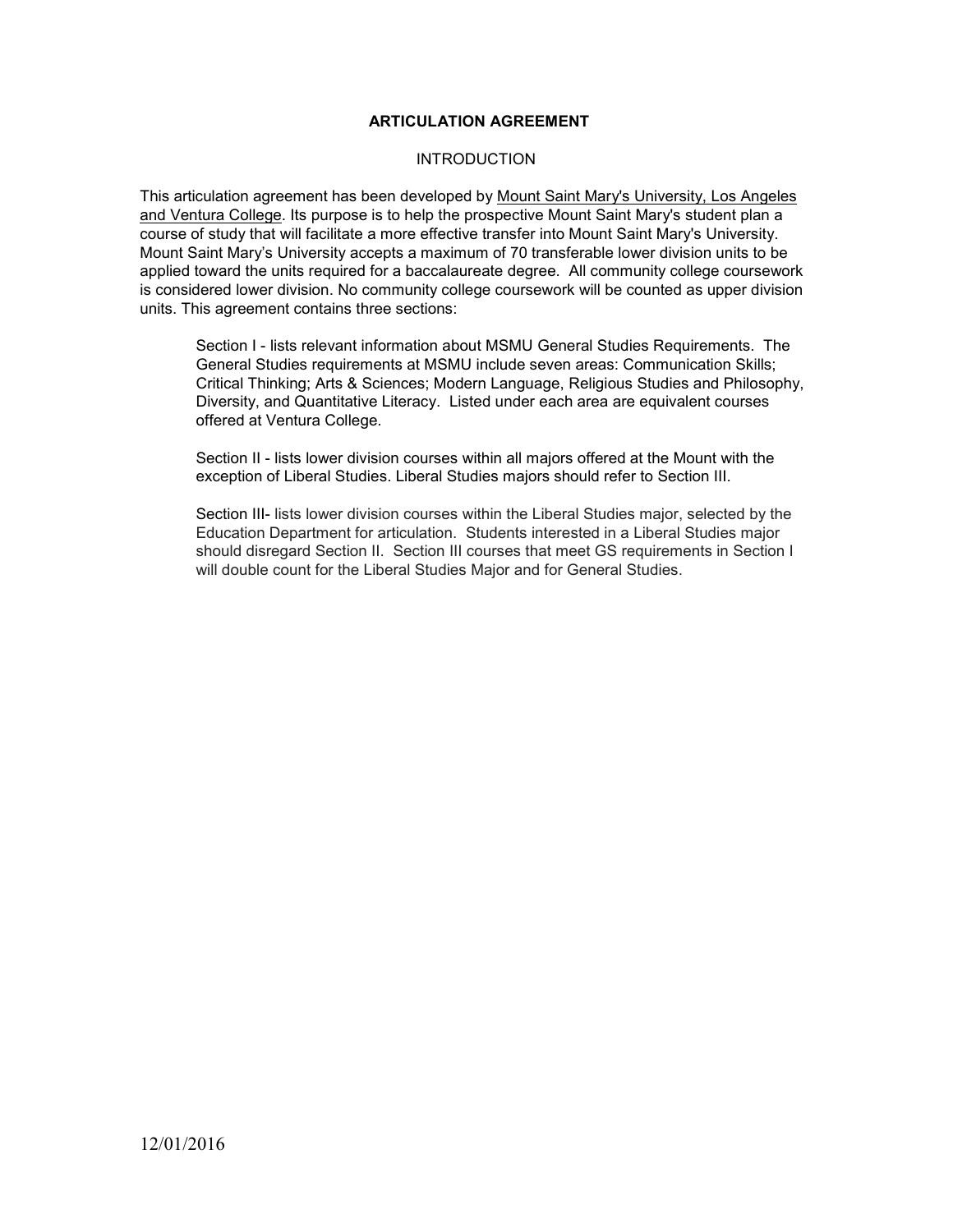# **MOUNT SAINT MARY'S UNIVERSITY, LOS ANGELES – VENTURA COLLEGE ARTICULATION AGREEMENT**

### **SECTION I**

# **General Studies:**

| <b>I. Communication Skills</b>                                                                                                                                                                                                                                 |                                                                                                                                |                                                           |                                               |                                                                                                                                                                                                                                                                                                |                                                                     |                                                                                                                                                                                                                                                                                                                                                                                                                                                                                                                                          |
|----------------------------------------------------------------------------------------------------------------------------------------------------------------------------------------------------------------------------------------------------------------|--------------------------------------------------------------------------------------------------------------------------------|-----------------------------------------------------------|-----------------------------------------------|------------------------------------------------------------------------------------------------------------------------------------------------------------------------------------------------------------------------------------------------------------------------------------------------|---------------------------------------------------------------------|------------------------------------------------------------------------------------------------------------------------------------------------------------------------------------------------------------------------------------------------------------------------------------------------------------------------------------------------------------------------------------------------------------------------------------------------------------------------------------------------------------------------------------------|
| A. Written (6 units with grade C or better)                                                                                                                                                                                                                    |                                                                                                                                |                                                           | <b>B. Oral (1-3 units)</b>                    |                                                                                                                                                                                                                                                                                                |                                                                     |                                                                                                                                                                                                                                                                                                                                                                                                                                                                                                                                          |
| English V01A, V01B, V01C                                                                                                                                                                                                                                       |                                                                                                                                |                                                           | Communication Studies V01, V03, V10, V13, V15 |                                                                                                                                                                                                                                                                                                |                                                                     |                                                                                                                                                                                                                                                                                                                                                                                                                                                                                                                                          |
|                                                                                                                                                                                                                                                                | II. Critical Thinking (minimum 3 units)                                                                                        |                                                           |                                               |                                                                                                                                                                                                                                                                                                |                                                                     |                                                                                                                                                                                                                                                                                                                                                                                                                                                                                                                                          |
|                                                                                                                                                                                                                                                                |                                                                                                                                |                                                           |                                               | Philosophy V04, V05                                                                                                                                                                                                                                                                            |                                                                     |                                                                                                                                                                                                                                                                                                                                                                                                                                                                                                                                          |
|                                                                                                                                                                                                                                                                |                                                                                                                                |                                                           |                                               | III. Arts and Sciences (minimum 21 units)<br>At least one course must be taken in each of the following categories (A-G)                                                                                                                                                                       |                                                                     |                                                                                                                                                                                                                                                                                                                                                                                                                                                                                                                                          |
| A. Art/Music                                                                                                                                                                                                                                                   |                                                                                                                                | <b>B.</b> Literature                                      |                                               | C. History                                                                                                                                                                                                                                                                                     |                                                                     | D. Natural and<br><b>Physical Sciences</b>                                                                                                                                                                                                                                                                                                                                                                                                                                                                                               |
| <b>American Ethnic Studies</b><br>V10, V12, V65, V66, V67<br>Art V01, V02A, V02B,<br>V02C, V03, V04, V05,<br>V06, V07, V08, V09<br>Dance V01, V02<br>English V29A, V29B<br>Music V03, V06, V07,<br>V08, V09A, V09B<br>Photography V07<br>Theater Arts V01, V29 | V35                                                                                                                            | English V15, V21A,<br>V21B, V22A, V22B,<br>V26, V30, V31, |                                               | <b>American Ethnic Studies</b><br>V02A, V02B, V21A, V21B,<br>V22, V40A, V40B, V42A,<br>V42B, V61, V63<br>History V01A, V01B, V02A,<br>V02B, V03A, V03B, V04A,<br>V04B, V05A, V05B, V07A,<br>V07B, V10A, V10B, V12,<br>V13, V14A, V14B, V17,<br>V18A, V18B, V21<br><b>Political Science V02</b> |                                                                     | Anatomy V01<br>Anatomy/Physiology<br>V <sub>01</sub><br>Anthropology V01,<br>V01L, V03<br>Astronomy V01, V01L<br>Biology V01, V01L, V03,<br>V10, V12, V23, V29,<br>V29L, V42<br>Chemistry V01A, V01AL,<br>V20, V20L, V30, V30L<br><b>Environmental Science</b><br>and Resource<br>Management V01, V02,<br>V10, V11, V14<br>Geography V01, V01L,<br>V <sub>05</sub><br>Geology V02, V02L,<br>V03, V11, V21<br>Microbiology V01<br><b>Physical Science V01</b><br>Physics V01, V02A,<br>V02AL, V03A, V03AL,<br>V04, V04L<br>Physiology V01 |
| F. Social and Behavioral<br><b>E. Mathematics</b><br><b>Sciences</b>                                                                                                                                                                                           |                                                                                                                                |                                                           |                                               | <b>G. Contemporary Economics or</b><br><b>Politics</b>                                                                                                                                                                                                                                         |                                                                     |                                                                                                                                                                                                                                                                                                                                                                                                                                                                                                                                          |
| Math V04, V05, V20, V21A,<br>V21B, V38, V40, V44, V46<br>Psychology V04                                                                                                                                                                                        | Anthropology V02<br>Economics V01B<br>Geography V02<br>Political Science V02<br>Psychology V01, V03, V05<br>Sociology V01, V05 |                                                           |                                               |                                                                                                                                                                                                                                                                                                | Business V33, V53<br>Economics V01A<br>History V08, V16<br>V05, V10 | Political Science V01, V03, V04,                                                                                                                                                                                                                                                                                                                                                                                                                                                                                                         |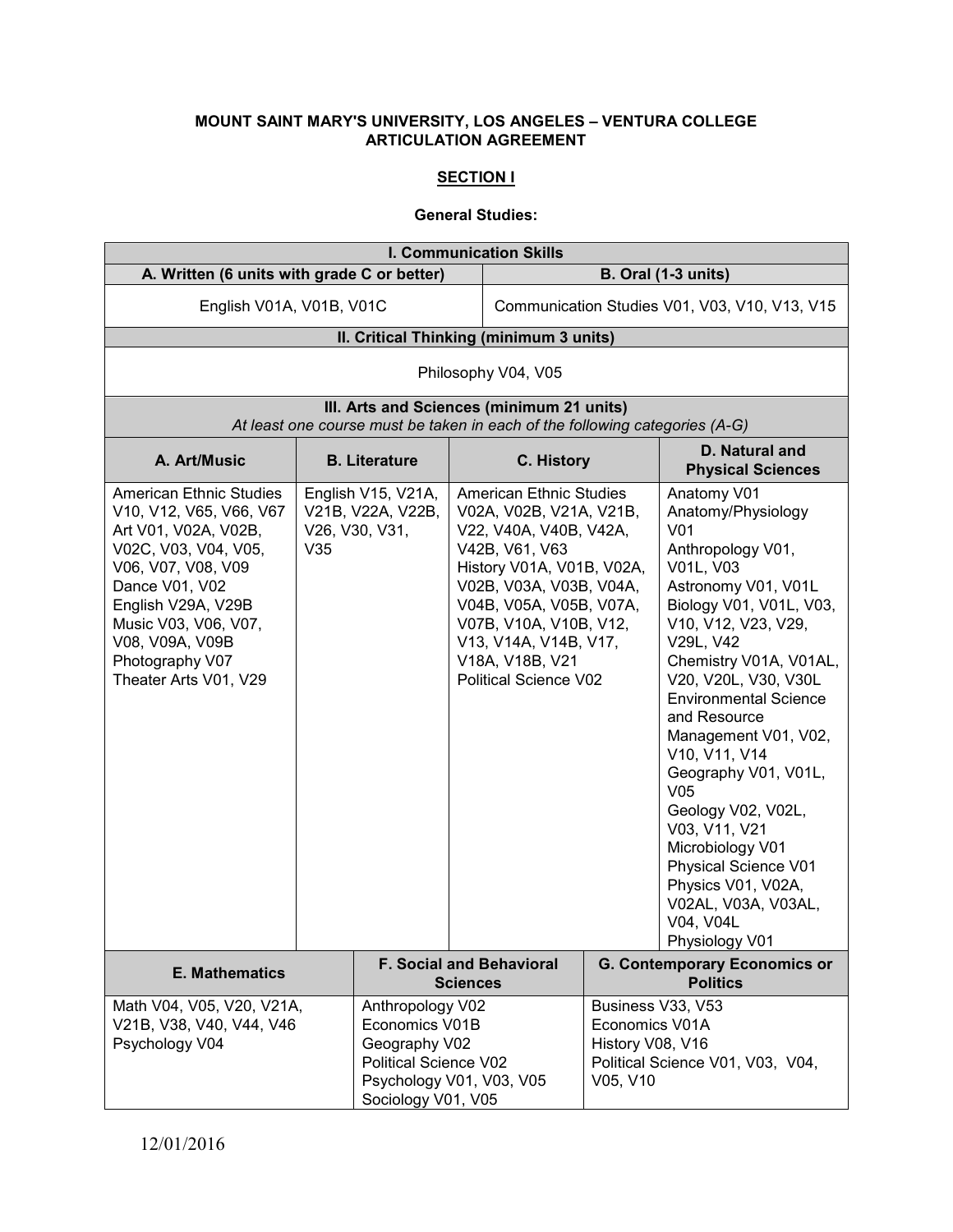| V. Religious Studies and Philosophy<br>(Minimum 15 units; must include 3 units of Ethics and 3 units of a Philosophical Ideas course)                                                                                                                                                                                                                                                                                                                                                                                                                                              |                                                                                                                             |  |  |  |
|------------------------------------------------------------------------------------------------------------------------------------------------------------------------------------------------------------------------------------------------------------------------------------------------------------------------------------------------------------------------------------------------------------------------------------------------------------------------------------------------------------------------------------------------------------------------------------|-----------------------------------------------------------------------------------------------------------------------------|--|--|--|
| A. Religious Studies (6-9 units)                                                                                                                                                                                                                                                                                                                                                                                                                                                                                                                                                   | B. Philosophy (6-9 units)                                                                                                   |  |  |  |
| a. Scripture: No Equivalent<br>b. Christian Thought: No Equivalent<br>c. Christian Ethics: No Equivalent<br>d. Religion & Religions: Philosophy V03A,<br>V03B, V09, V10                                                                                                                                                                                                                                                                                                                                                                                                            | a. Philosophical Ideas: Philosophy V01, V06A, V06B<br>b. Ethics: Philosophy V02<br>c. Philosophy Other: Philosophy V04, V05 |  |  |  |
|                                                                                                                                                                                                                                                                                                                                                                                                                                                                                                                                                                                    | <b>IV: Modern Language</b>                                                                                                  |  |  |  |
| A. A student who begins a language must complete course 1 and 2 of the same language<br>B. Students whose native language is not English may demonstrate academic proficiency in<br>English as a second language by passing the TOEFL examination with scores above<br>550.<br>C. To meet the requirement students must demonstrate proficiency at the second semester<br>level. If they have knowledge, and test into the second semester of the language, they<br>need only take the second semester course, i.e., Span 2.<br>D. Language courses must be college-level courses. |                                                                                                                             |  |  |  |
|                                                                                                                                                                                                                                                                                                                                                                                                                                                                                                                                                                                    | <b>VI: Diversity</b>                                                                                                        |  |  |  |
| Philosophy V01, V03A, V03B, V10<br>American Ethnic Studies V65, V66, V67<br>Psychology V30<br>Anthropology V02,<br>Art V07, V08<br>Sociology V01, V05<br>Spanish V20<br>English V35, V36A, V36B, V135, V136A,<br>V136B<br>Music V03                                                                                                                                                                                                                                                                                                                                                |                                                                                                                             |  |  |  |
|                                                                                                                                                                                                                                                                                                                                                                                                                                                                                                                                                                                    | <b>VII: Quantitative Literacy</b>                                                                                           |  |  |  |
| <b>A. QL1</b>                                                                                                                                                                                                                                                                                                                                                                                                                                                                                                                                                                      | <b>B. QL2</b>                                                                                                               |  |  |  |
| Biology V01, V01L<br>Chemistry V01A, V01B, V21L<br>Math V04, V05, V20, V21A, V21B, V21C, V40, V44,<br>Business V01A, V01B<br>Chemistry V21<br>V46, V52<br>Math V38<br>Physics V01, V02A, V03A, V03B, V04, V05<br>Philosophy V04, V05<br>Psychology V04<br>Psychology V07                                                                                                                                                                                                                                                                                                           |                                                                                                                             |  |  |  |
| <b>Disclaimer</b>                                                                                                                                                                                                                                                                                                                                                                                                                                                                                                                                                                  |                                                                                                                             |  |  |  |
| Other courses not listed in the above sections may be approved for general studies credit. To ensure<br>receiving the appropriate credit, please complete a transfer credit clearance form before registering for<br>the course. The advisement center will then determine the eligibility of the course. Submission of a<br>transfer credit clearance form does not guarantee approval of transfer credit.                                                                                                                                                                        |                                                                                                                             |  |  |  |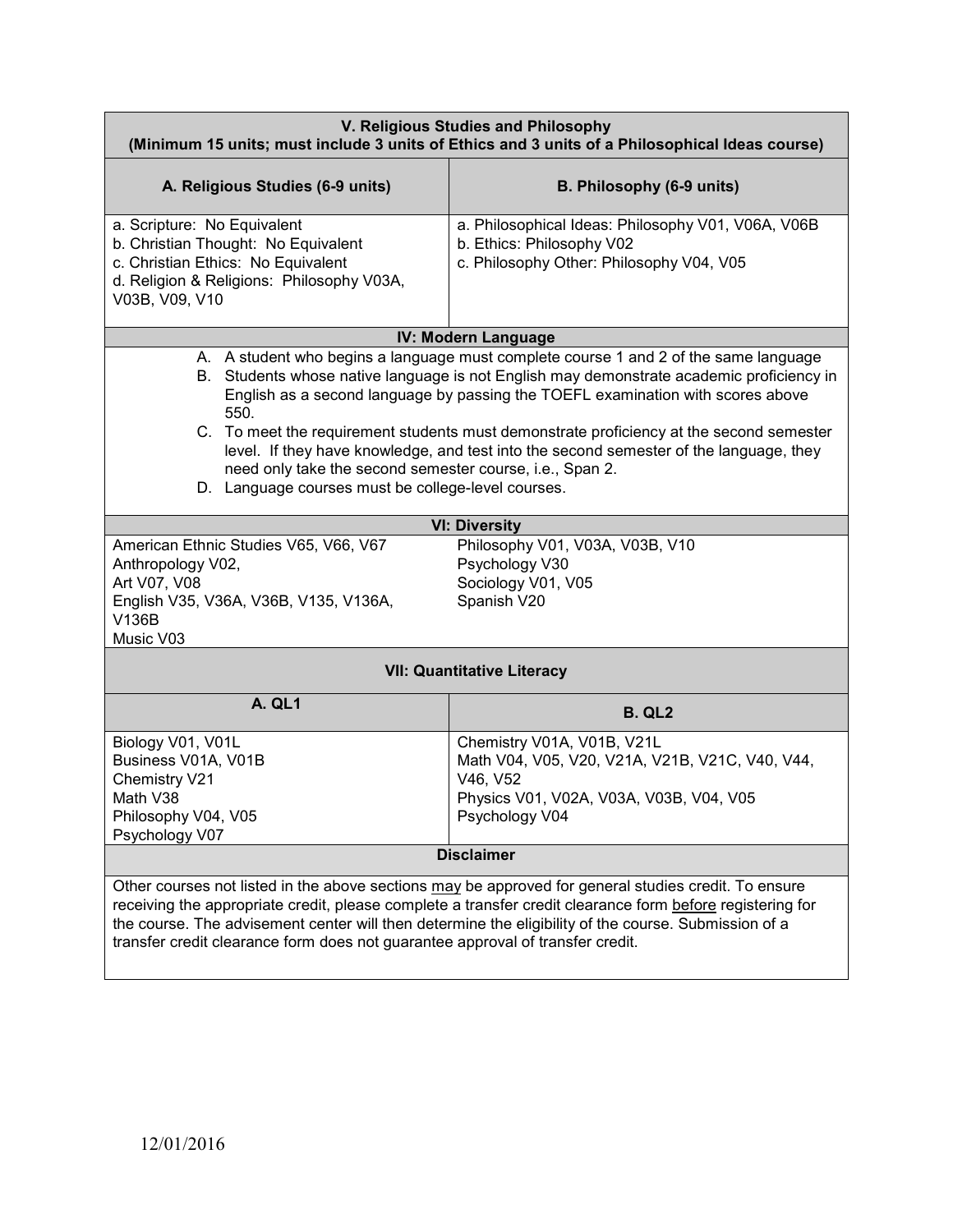|                                                                    | <b>SECTION II</b>                                                                                                                                                                                                                                                                                                                                                                                                                                                    |                                                                                   |  |  |
|--------------------------------------------------------------------|----------------------------------------------------------------------------------------------------------------------------------------------------------------------------------------------------------------------------------------------------------------------------------------------------------------------------------------------------------------------------------------------------------------------------------------------------------------------|-----------------------------------------------------------------------------------|--|--|
| <b>Disclaimer:</b>                                                 |                                                                                                                                                                                                                                                                                                                                                                                                                                                                      |                                                                                   |  |  |
| with advisors for requirement variations.<br>courses listed below. | 1. Major course evaluations are based on our traditional baccalaureate program's major<br>requirements. WEC major requirements may vary from list. All students should consult<br>2. All possible lower division courses for each major are listed. Please note, some majors<br>have multiple course options for fulfilling the same degree requirement. Consult the<br>current college catalog to determine if your specific major has "either/or" options with the |                                                                                   |  |  |
| <b>AMERICAN STUDIES</b>                                            |                                                                                                                                                                                                                                                                                                                                                                                                                                                                      |                                                                                   |  |  |
| <b>MSMU Course #</b>                                               | <b>MSMU Course Title</b>                                                                                                                                                                                                                                                                                                                                                                                                                                             | Ventura College Course #<br>(Please refer to Ventura Catalog for<br>Course Title) |  |  |
| <b>BUS4</b>                                                        | <b>Business Foundations &amp;</b><br>Analysis                                                                                                                                                                                                                                                                                                                                                                                                                        | <b>BUS V30</b>                                                                    |  |  |
| <b>BUS 5/POL 5</b>                                                 | <b>Business Law I</b>                                                                                                                                                                                                                                                                                                                                                                                                                                                | <b>BUS V33</b>                                                                    |  |  |
| <b>BUS 92/PHI 92</b>                                               | <b>Business Ethics</b>                                                                                                                                                                                                                                                                                                                                                                                                                                               |                                                                                   |  |  |
| <b>ENG 20</b>                                                      | <b>Great Works in American</b><br>Literature                                                                                                                                                                                                                                                                                                                                                                                                                         | <b>ENGL V35</b>                                                                   |  |  |
| <b>ENG 26</b>                                                      | Literature of the American<br>West                                                                                                                                                                                                                                                                                                                                                                                                                                   |                                                                                   |  |  |
| POL <sub>1</sub>                                                   | American Government and<br>Institutions                                                                                                                                                                                                                                                                                                                                                                                                                              | POL <sub>1</sub>                                                                  |  |  |
|                                                                    | <b>APPLIED ETHICS</b>                                                                                                                                                                                                                                                                                                                                                                                                                                                |                                                                                   |  |  |
| <b>MSMU Course #</b>                                               | <b>MSMU Course Title</b>                                                                                                                                                                                                                                                                                                                                                                                                                                             | Ventura College Course #<br>(Please refer to Ventura Catalog for<br>Course Title) |  |  |
| <b>PHI 5</b>                                                       | Introduction to Logic                                                                                                                                                                                                                                                                                                                                                                                                                                                | PHIL V04                                                                          |  |  |
| <b>PHI 10</b>                                                      | <b>Critical Thinking</b>                                                                                                                                                                                                                                                                                                                                                                                                                                             | PHIL V05                                                                          |  |  |
| <b>PHI 15</b>                                                      | Introduction to Philosophy                                                                                                                                                                                                                                                                                                                                                                                                                                           | PHIL V01                                                                          |  |  |
| <b>PHI 16</b>                                                      | Philosophy through Popular<br>Culture                                                                                                                                                                                                                                                                                                                                                                                                                                |                                                                                   |  |  |
| <b>PHI 21</b>                                                      | <b>Moral Values and Ethical</b><br>Decisions                                                                                                                                                                                                                                                                                                                                                                                                                         | PHIL V02                                                                          |  |  |
| <b>PHI 24</b>                                                      | Socrates, Plato, and Aristotle                                                                                                                                                                                                                                                                                                                                                                                                                                       |                                                                                   |  |  |
| <b>PHI 92</b>                                                      | Introduction to Business Ethics                                                                                                                                                                                                                                                                                                                                                                                                                                      |                                                                                   |  |  |
|                                                                    | <b>ART</b>                                                                                                                                                                                                                                                                                                                                                                                                                                                           |                                                                                   |  |  |
| <b>MSMU Course #</b>                                               | <b>MSMU Course Title</b>                                                                                                                                                                                                                                                                                                                                                                                                                                             | Ventura College Course #<br>(Please refer to Ventura Catalog for<br>Course Title) |  |  |
| ART <sub>1</sub>                                                   | Drawing I                                                                                                                                                                                                                                                                                                                                                                                                                                                            |                                                                                   |  |  |
| ART <sub>2</sub>                                                   | Design I                                                                                                                                                                                                                                                                                                                                                                                                                                                             |                                                                                   |  |  |
| ART <sub>4</sub>                                                   | Painting I                                                                                                                                                                                                                                                                                                                                                                                                                                                           |                                                                                   |  |  |
| ART <sub>7</sub>                                                   | Experiences in the Visual Arts                                                                                                                                                                                                                                                                                                                                                                                                                                       |                                                                                   |  |  |
| <b>ART 12</b>                                                      | Ceramics I                                                                                                                                                                                                                                                                                                                                                                                                                                                           |                                                                                   |  |  |
| <b>ART 15</b>                                                      | <b>Computer Graphics</b>                                                                                                                                                                                                                                                                                                                                                                                                                                             | <b>ART V71</b>                                                                    |  |  |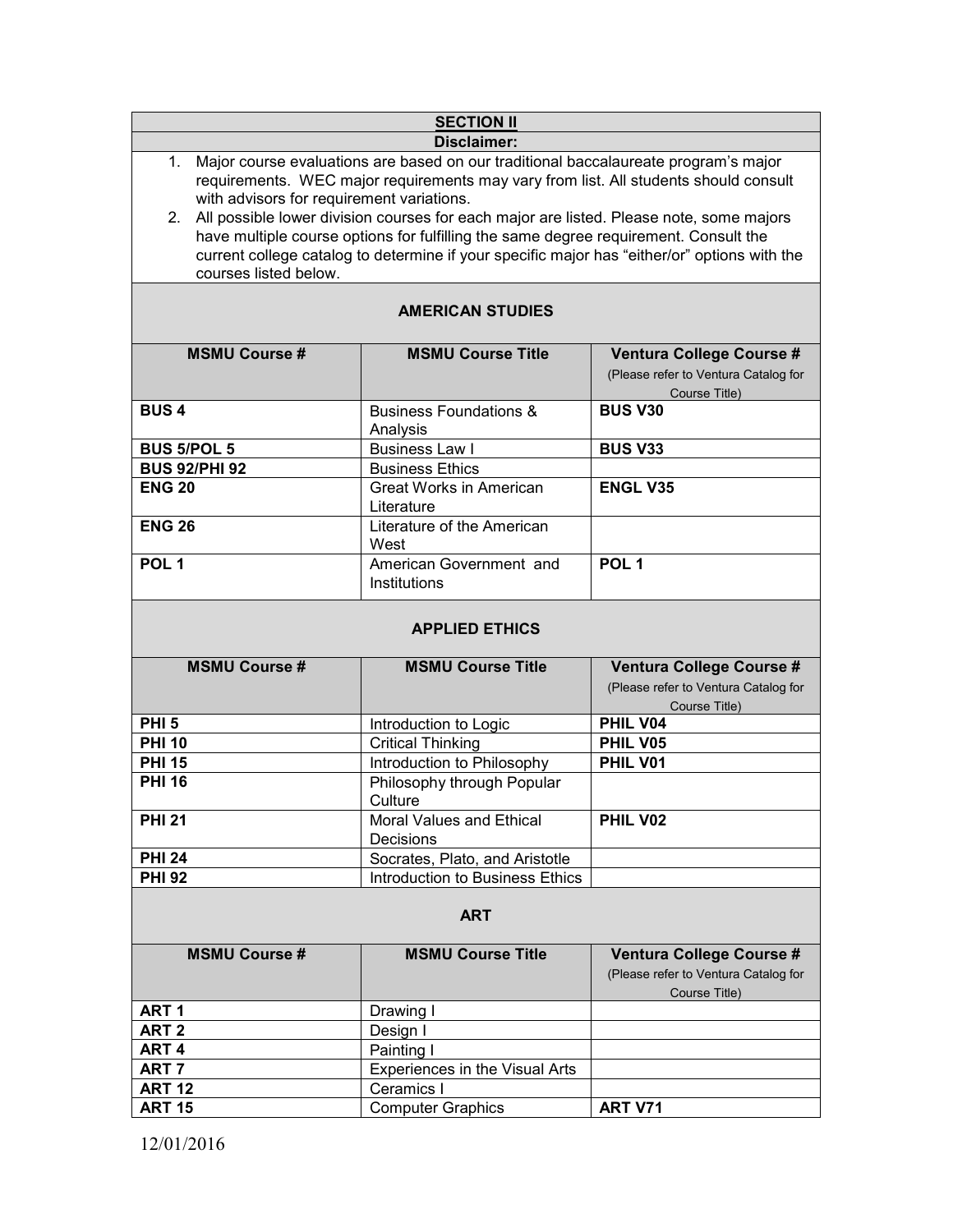| <b>ART 24</b>        | Wood                                             |                                                                                   |  |  |
|----------------------|--------------------------------------------------|-----------------------------------------------------------------------------------|--|--|
| <b>BIOCHEMISTRY</b>  |                                                  |                                                                                   |  |  |
| <b>MSMU Course #</b> | <b>MSMU Course Title</b>                         | Ventura College Course #<br>(Please refer to Ventura Catalog for<br>Course Title) |  |  |
| <b>BIO 1/L</b>       | <b>Biological Dynamics</b>                       | <b>BIOL V03</b>                                                                   |  |  |
| <b>BIO 2/L</b>       | <b>Biological Dynamics</b>                       | <b>BIOL V04</b>                                                                   |  |  |
| CHE 1A/L             | General Chemistry/Lab                            | CHEM V01A & V01AL                                                                 |  |  |
| CHE 1B/L             | General Chemistry/Lab                            | CHEM V01B & V01BL                                                                 |  |  |
| CHE 6A/L             | Organic Chemistry/Lab                            | <b>CHEM 12A &amp; V12AL</b>                                                       |  |  |
| CHE 6B/L             | Organic Chemistry/Lab                            | <b>CHEM 12B &amp; V12BL</b>                                                       |  |  |
| CIS <sub>2</sub>     | Introduction to Programming                      |                                                                                   |  |  |
| MTH <sub>5A</sub>    | Calculus I                                       | <b>MATH V21A</b>                                                                  |  |  |
| MTH <sub>5B</sub>    | Calculus II                                      | <b>MATH V21B</b>                                                                  |  |  |
| <b>MTH 38</b>        | Elements of Probability and<br><b>Statistics</b> | <b>MATH V44</b>                                                                   |  |  |
| PHY <sub>1A</sub>    | <b>Introductory Physics IA</b>                   | PHYS V02A & V02AL or<br><b>V03A &amp; V03AL</b>                                   |  |  |
| PHY 1B/L             | Introductory Physics IB/Lab                      | PHYS V02B & V02BL or<br><b>V03B &amp; V03BL</b>                                   |  |  |
| <b>PHY 11A</b>       | Mechanics                                        | <b>PHYS V04 &amp; V04L</b>                                                        |  |  |
| <b>PHY 11B</b>       | Electricity, Magnetism and<br>Optics             | <b>PHYS V05 &amp; V05L</b>                                                        |  |  |
|                      | <b>BIOLOGICAL SCIENCES</b>                       |                                                                                   |  |  |
| <b>MSMU Course #</b> | <b>MSMU Course Title</b>                         | Ventura College Course #<br>(Please refer to Ventura Catalog for<br>Course Title) |  |  |
| <b>BIO 1/L</b>       | <b>Biological Dynamics/Lab</b>                   | <b>BIOL V03</b>                                                                   |  |  |
| <b>BIO 2/L</b>       | <b>Biological Dynamics/Lab</b>                   | <b>BIOL V04</b>                                                                   |  |  |
| <b>CHE 1A/D/L</b>    | General<br>Chemistry/Discussion/Lab              | CHEM V01A & V01AL                                                                 |  |  |
| CHE 1B/L             | General Chemistry/Lab                            | CHEM V01B & V01BL                                                                 |  |  |
| CHE 6A/L             | Organic Chemistry/Lab                            | <b>CHEM 12A &amp; V12AL</b>                                                       |  |  |
| CHE 6B/L             | Organic Chemistry/Lab                            | <b>CHEM 12B &amp; V12BL</b>                                                       |  |  |
| <b>MTH 38</b>        | Elements of Probability and<br><b>Statistics</b> | <b>MATH V44</b>                                                                   |  |  |
| <b>PSY 40</b>        | <b>Basic Statistical Methods</b>                 | <b>PSY V04</b>                                                                    |  |  |
| MTH <sub>5A</sub>    | Calculus I                                       |                                                                                   |  |  |
| MTH <sub>5B</sub>    | Calculus II                                      |                                                                                   |  |  |
| PHY 1A               | <b>Introductory Physics IA</b>                   | PHYS V02A & V02AL or<br><b>V03A &amp; V03AL</b>                                   |  |  |
| PHY 1B/L             | Introductory Physics IB/Lab                      | PHYS V02B & V02BL or<br><b>V03B &amp; V03BL</b>                                   |  |  |
| <b>BIO 50A/L</b>     | Human Anatomy/Lab                                | <b>ANAT V01</b>                                                                   |  |  |
| <b>BIO 50B/L</b>     | Human Physiology/Lab                             | PHSO V01                                                                          |  |  |
|                      | <b>BUSINESS ADMINISTRATION</b>                   |                                                                                   |  |  |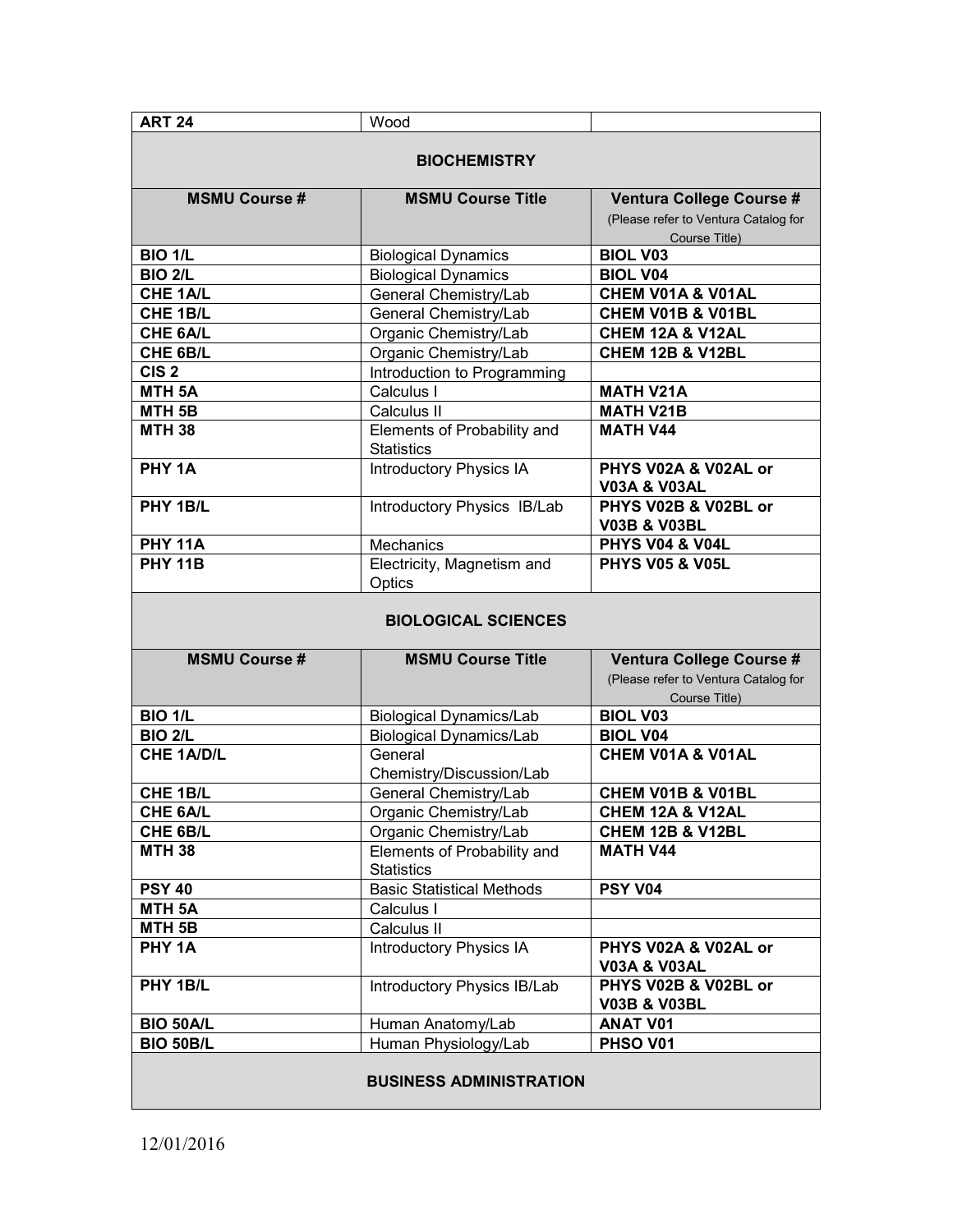| <b>MSMU Course #</b> | <b>MSMU Course Title</b>          | Ventura College Course #             |  |  |
|----------------------|-----------------------------------|--------------------------------------|--|--|
|                      |                                   | (Please refer to Ventura Catalog for |  |  |
|                      |                                   | Course Title)                        |  |  |
| <b>BUS4</b>          | <b>Business Foundations and</b>   | <b>BUS V30</b>                       |  |  |
|                      | Analysis                          |                                      |  |  |
| <b>BUS 5</b>         | <b>Business Law I</b>             | <b>BUS V33 or V53</b>                |  |  |
| <b>BUS 15A</b>       | <b>Accounting Principles I</b>    | <b>BUS V01A</b>                      |  |  |
| <b>BUS 15B</b>       | <b>Accounting Principles II</b>   | <b>BUS V01B</b>                      |  |  |
| <b>BUS 16A</b>       | <b>Accounting Principles I</b>    | <b>BUS V01A</b>                      |  |  |
| <b>BUS 16B</b>       | <b>Accounting Principles II</b>   | <b>BUS V01B</b>                      |  |  |
| <b>BUS 21</b>        | The Essentials of Business        |                                      |  |  |
|                      | Writing and Presentation          |                                      |  |  |
| <b>BUS 92/PHI 92</b> | <b>Business Ethics</b>            |                                      |  |  |
| ECO <sub>1</sub>     | Microeconomics                    | <b>ECON V01B</b>                     |  |  |
| ECO <sub>2</sub>     | Macroeconomics                    | <b>ECON V01A</b>                     |  |  |
| <b>MTH 28</b>        | Mathematical Analysis for         | <b>MATH V40</b>                      |  |  |
|                      | <b>Business</b>                   |                                      |  |  |
| <b>MTH 38</b>        | Elements of Probability and       | <b>MATH V44</b>                      |  |  |
|                      | <b>Statistics</b>                 |                                      |  |  |
| <b>SPE 10</b>        | Introduction to Communication     | <b>COMM V01, V10</b>                 |  |  |
|                      |                                   |                                      |  |  |
|                      | <b>CHEMISTRY</b>                  |                                      |  |  |
|                      |                                   |                                      |  |  |
| <b>MSMU Course#</b>  | <b>MSMU Course Title</b>          | Ventura College Course #             |  |  |
|                      |                                   | (Please refer to Ventura Catalog for |  |  |
|                      |                                   | Course Title)                        |  |  |
| <b>CHE 1A/D/L</b>    | General                           | CHEM V01A & V01AL                    |  |  |
|                      | Chemistry/Discussion/Lab          |                                      |  |  |
| CHE 1B/L             | General Chemistry/Lab             | CHEM V01B & V01BL                    |  |  |
| CHE 6A/L             | Organic Chemistry/Lab             | CHEM 12A & V12AL                     |  |  |
| CHE 6B/L             | Organic Chemistry/Lab             | <b>CHEM 12B &amp; V12BL</b>          |  |  |
| CIS <sub>2</sub>     | Introduction to Programming       |                                      |  |  |
| MTH <sub>5A</sub>    | Calculus I                        | <b>MATH V21A</b>                     |  |  |
| MTH <sub>5B</sub>    | Calculus II                       | <b>MATH V21B</b>                     |  |  |
| MTH <sub>5C</sub>    | Calculus III                      | <b>MATH V21C</b>                     |  |  |
| PHY <sub>1A</sub>    | <b>Introductory Physics IA</b>    | PHYS V02A & V02AL or                 |  |  |
|                      |                                   | V03A & V03AL                         |  |  |
| PHY 1B/L             | Introductory Physics IB/Lab       | PHYS V02B & V02BL or                 |  |  |
|                      |                                   | <b>V03B &amp; V03BL</b>              |  |  |
| <b>PHY 11A</b>       | Mechanics                         | <b>PHYS V04 &amp; V04L</b>           |  |  |
| <b>PHY 11B</b>       | Electricity, Magnetism, and       | <b>PHYS V05 &amp; V05L</b>           |  |  |
|                      | Optics                            |                                      |  |  |
|                      |                                   |                                      |  |  |
|                      | <b>CHILD DEVELOPMENT</b>          |                                      |  |  |
|                      |                                   |                                      |  |  |
| <b>MSMU Course #</b> | <b>MSMU Course Title</b>          | Ventura College Course #             |  |  |
|                      |                                   | (Please refer to Ventura Catalog for |  |  |
|                      |                                   | Course Title)                        |  |  |
| <b>BIO 10</b>        | <b>Health Science</b>             |                                      |  |  |
| <b>EDU 32</b>        | Early Childhood Education:        |                                      |  |  |
|                      |                                   |                                      |  |  |
|                      | <b>Observation and Curriculum</b> |                                      |  |  |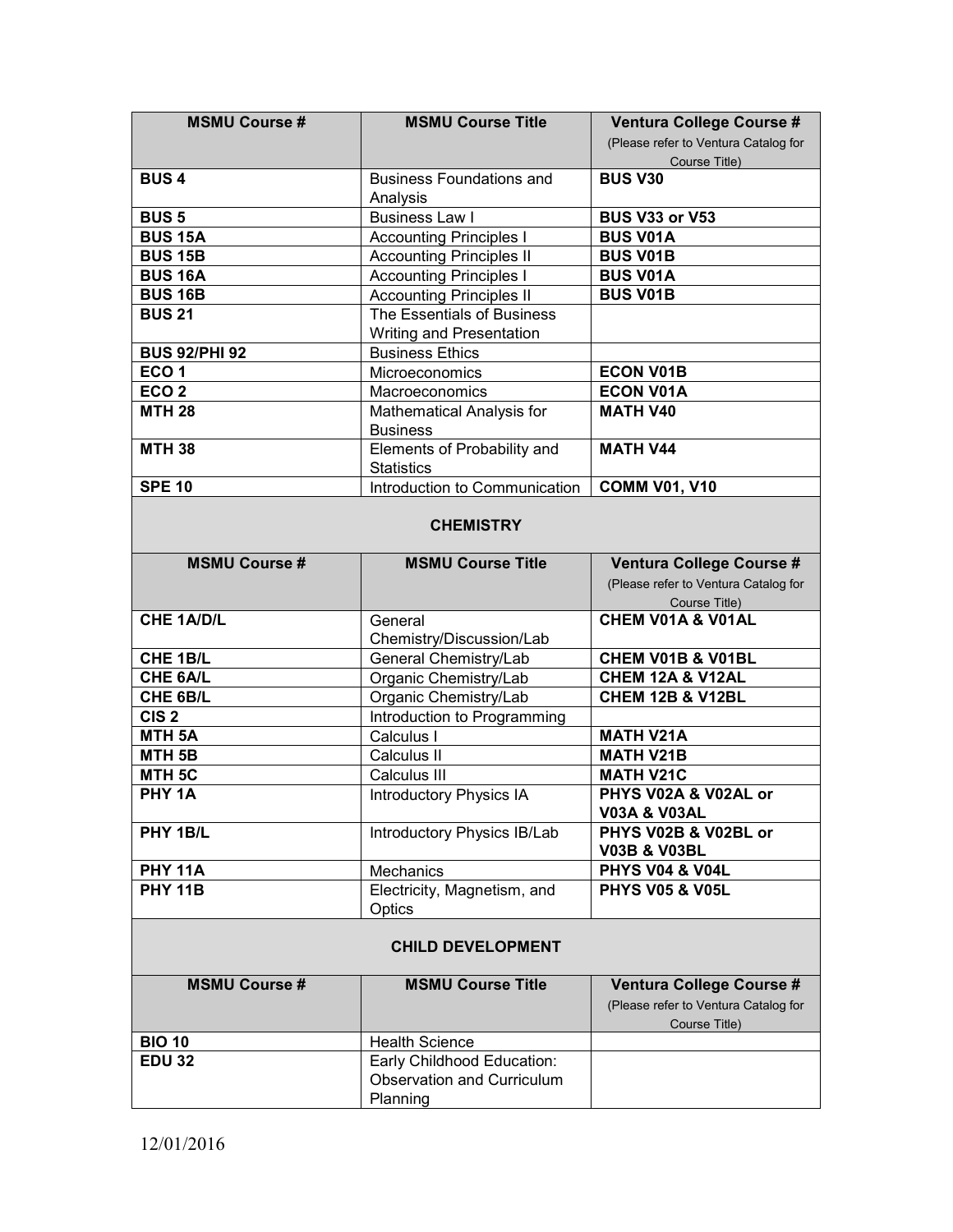| <b>EDU 33</b>                                                                                                  | The Visual & Performing Arts               |                                                                                   |  |  |
|----------------------------------------------------------------------------------------------------------------|--------------------------------------------|-----------------------------------------------------------------------------------|--|--|
|                                                                                                                | for the Young Child                        |                                                                                   |  |  |
| <b>EDU 37</b>                                                                                                  | Infant/Toddler Development                 |                                                                                   |  |  |
|                                                                                                                | and Care                                   |                                                                                   |  |  |
| PSY <sub>1</sub>                                                                                               | Introduction to Psychology                 | <b>PSY V01</b>                                                                    |  |  |
| <b>PSY 12</b>                                                                                                  | Child/Human Development                    | <b>PSY V05</b>                                                                    |  |  |
| SOC <sub>6</sub>                                                                                               | The Family, Child and                      |                                                                                   |  |  |
|                                                                                                                | Community                                  |                                                                                   |  |  |
|                                                                                                                | <b>CRIMINOLOGY</b>                         |                                                                                   |  |  |
| <b>MSMU Course #</b>                                                                                           | <b>MSMU Course Title</b>                   | Ventura College Course #                                                          |  |  |
|                                                                                                                |                                            | (Please refer to Ventura Catalog for                                              |  |  |
|                                                                                                                |                                            | Course Title)                                                                     |  |  |
| SOC <sub>1</sub>                                                                                               | Introduction to Sociology                  | <b>SOC V01</b>                                                                    |  |  |
|                                                                                                                | <b>ENGLISH</b>                             |                                                                                   |  |  |
| <b>MSMU Course #</b>                                                                                           | <b>MSMU Course Title</b>                   | Ventura College Course #                                                          |  |  |
|                                                                                                                |                                            | (Please refer to Ventura Catalog for                                              |  |  |
|                                                                                                                |                                            | Course Title)                                                                     |  |  |
| <b>ENG1A</b>                                                                                                   | Freshman English                           | <b>ENGL V01A</b>                                                                  |  |  |
| <b>ENG1B</b>                                                                                                   | Freshman English                           | <b>ENGL V01B</b>                                                                  |  |  |
| <b>ENG 5H</b>                                                                                                  | Freshman Honors English                    |                                                                                   |  |  |
| <b>ENG 18</b>                                                                                                  | <b>Great Works in World</b><br>Literature  | ENGL V30 or V31                                                                   |  |  |
| <b>ENG 28</b>                                                                                                  | Contemporary Issues in World<br>Literature | <b>ENGL 18</b>                                                                    |  |  |
| <b>ENG 70</b>                                                                                                  | Western Literary Heritage                  |                                                                                   |  |  |
| <b>ENG 73</b>                                                                                                  | Shakespeare                                | <b>ENGL V26</b>                                                                   |  |  |
| HIS <sub>1</sub> A                                                                                             | <b>Western Civilization</b>                | <b>HIST V01A</b>                                                                  |  |  |
| HIS <sub>1B</sub>                                                                                              | <b>Western Civilization</b>                | <b>HIST V01B</b>                                                                  |  |  |
| FILM, MEDIA AND SOCIAL JUSTICE<br><b>MSMU Course #</b><br><b>MSMU Course Title</b><br>Ventura College Course # |                                            |                                                                                   |  |  |
|                                                                                                                |                                            | (Please refer to Ventura Catalog for<br>Course Title)                             |  |  |
| <b>BUS 15A</b>                                                                                                 | <b>Accounting Principles I</b>             | <b>BUS V01A</b>                                                                   |  |  |
| SOC <sub>1</sub>                                                                                               | Introduction to Sociology                  | <b>SOC V01</b>                                                                    |  |  |
| <b>MUS3</b>                                                                                                    | <b>Discovering Music</b><br>Fundamentals   | <b>MUS V01</b>                                                                    |  |  |
| <b>MUS 13</b>                                                                                                  | <b>Applied Music:</b>                      |                                                                                   |  |  |
|                                                                                                                | Instrumental/Vocal for Non-                |                                                                                   |  |  |
|                                                                                                                | <b>Music Majors</b>                        |                                                                                   |  |  |
| <b>FRENCH AND FRANCOPHONE STUDIES</b>                                                                          |                                            |                                                                                   |  |  |
| <b>MSMU Course #</b>                                                                                           | <b>MSMU Course Title</b>                   | Ventura College Course #<br>(Please refer to Ventura Catalog for<br>Course Title) |  |  |
| FRE <sub>1</sub>                                                                                               | <b>Elementary French I</b>                 | FREN V01                                                                          |  |  |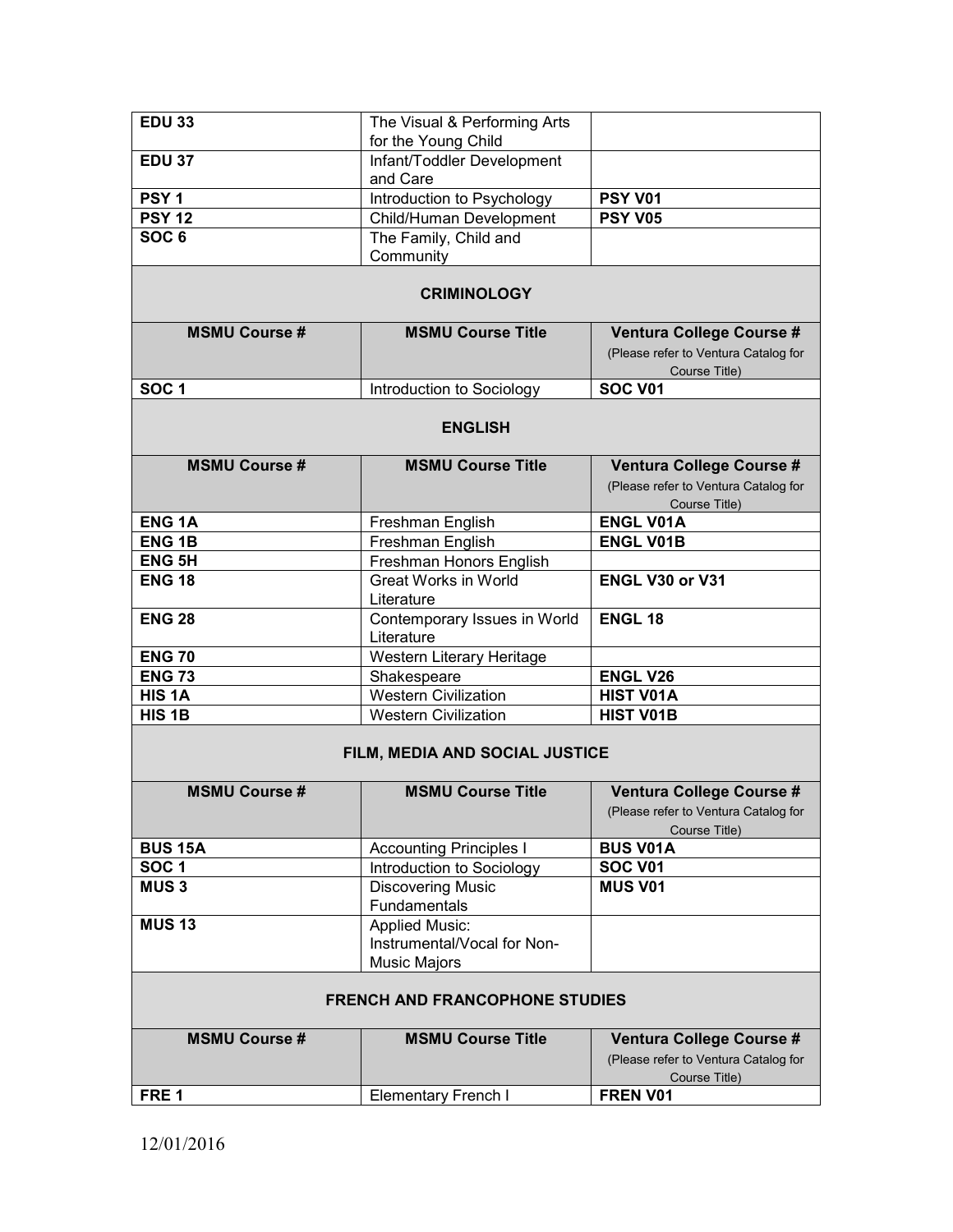| FRE <sub>2</sub>     | <b>Elementary French II</b>    | FREN V02                             |  |  |  |  |  |
|----------------------|--------------------------------|--------------------------------------|--|--|--|--|--|
| FRE <sub>3</sub>     | Intermediate French III        |                                      |  |  |  |  |  |
| FRE <sub>4</sub>     | Intermediate French IV         |                                      |  |  |  |  |  |
|                      |                                |                                      |  |  |  |  |  |
|                      | <b>GERONTOLOGY</b>             |                                      |  |  |  |  |  |
| <b>MSMU Course #</b> | <b>MSMU Course Title</b>       | Ventura College Course #             |  |  |  |  |  |
|                      |                                | (Please refer to Ventura Catalog for |  |  |  |  |  |
|                      |                                | Course Title)                        |  |  |  |  |  |
| <b>BIO 50A</b>       | Human Anatomy                  | <b>ANAT V01</b>                      |  |  |  |  |  |
| <b>SOC 13</b>        | Anatomy for Social Services    |                                      |  |  |  |  |  |
|                      |                                |                                      |  |  |  |  |  |
|                      | <b>GLOBAL POLITICS</b>         |                                      |  |  |  |  |  |
| <b>MSMU Course #</b> | <b>MSMU Course Title</b>       | Ventura College Course #             |  |  |  |  |  |
|                      |                                | (Please refer to Ventura Catalog for |  |  |  |  |  |
|                      |                                | Course Title)                        |  |  |  |  |  |
| ECO <sub>2</sub>     | Macroeconomics                 | <b>ECON V01A</b>                     |  |  |  |  |  |
| <b>HIST 25</b>       | <b>Cultural and Historical</b> |                                      |  |  |  |  |  |
|                      | Geography                      |                                      |  |  |  |  |  |
| POL <sub>2</sub>     | Introduction to World Politics | POL <sub>2</sub>                     |  |  |  |  |  |
| <b>RST 23</b>        | Spiritual Journeys of Women    |                                      |  |  |  |  |  |
|                      | <b>HEALTHCARE POLICY</b>       |                                      |  |  |  |  |  |
| <b>MSMU Course #</b> | <b>MSMU Course Title</b>       | Ventura College Course #             |  |  |  |  |  |
|                      |                                | (Please refer to Ventura Catalog for |  |  |  |  |  |
|                      |                                | Course Title)                        |  |  |  |  |  |
| <b>BIO 10</b>        | <b>Health Science</b>          |                                      |  |  |  |  |  |
| POL <sub>1</sub>     | American Government and        | POL <sub>1</sub>                     |  |  |  |  |  |
|                      | Institutions                   |                                      |  |  |  |  |  |
| POL <sub>2</sub>     | Introduction to World Politics | POL <sub>2</sub>                     |  |  |  |  |  |
| PSY <sub>1</sub>     | Introduction to Psychology     | <b>PSY V01</b>                       |  |  |  |  |  |
|                      |                                |                                      |  |  |  |  |  |
|                      | <b>HISTORY</b>                 |                                      |  |  |  |  |  |
| <b>MSMU Course #</b> | <b>MSMU Course Title</b>       | Ventura College Course #             |  |  |  |  |  |
|                      |                                | (Please refer to Ventura Catalog for |  |  |  |  |  |
|                      |                                | Course Title)                        |  |  |  |  |  |
| HIS <sub>1</sub> A   | <b>Western Civilization</b>    | <b>HIST V01A</b>                     |  |  |  |  |  |
| HIS <sub>1B</sub>    | <b>Western Civilization</b>    | <b>HIST V01B</b>                     |  |  |  |  |  |
| HIS <sub>3</sub>     | <b>World History</b>           | HIST V18A or HIST V18B               |  |  |  |  |  |
| <b>MATHEMATICS</b>   |                                |                                      |  |  |  |  |  |
| <b>MSMU Course #</b> | <b>MSMU Course Title</b>       | Ventura College Course #             |  |  |  |  |  |
|                      |                                | (Please refer to Ventura Catalog for |  |  |  |  |  |
|                      |                                | Course Title)                        |  |  |  |  |  |
| CIS <sub>2</sub>     | Introduction to Programming    |                                      |  |  |  |  |  |
| MTH <sub>5A</sub>    | Calculus I                     | <b>MATH V21A</b>                     |  |  |  |  |  |
| MTH <sub>5B</sub>    | Calculus II                    | <b>MATH V21B</b>                     |  |  |  |  |  |
| MTH <sub>5C</sub>    | Calculus III                   | <b>MATH V21C</b>                     |  |  |  |  |  |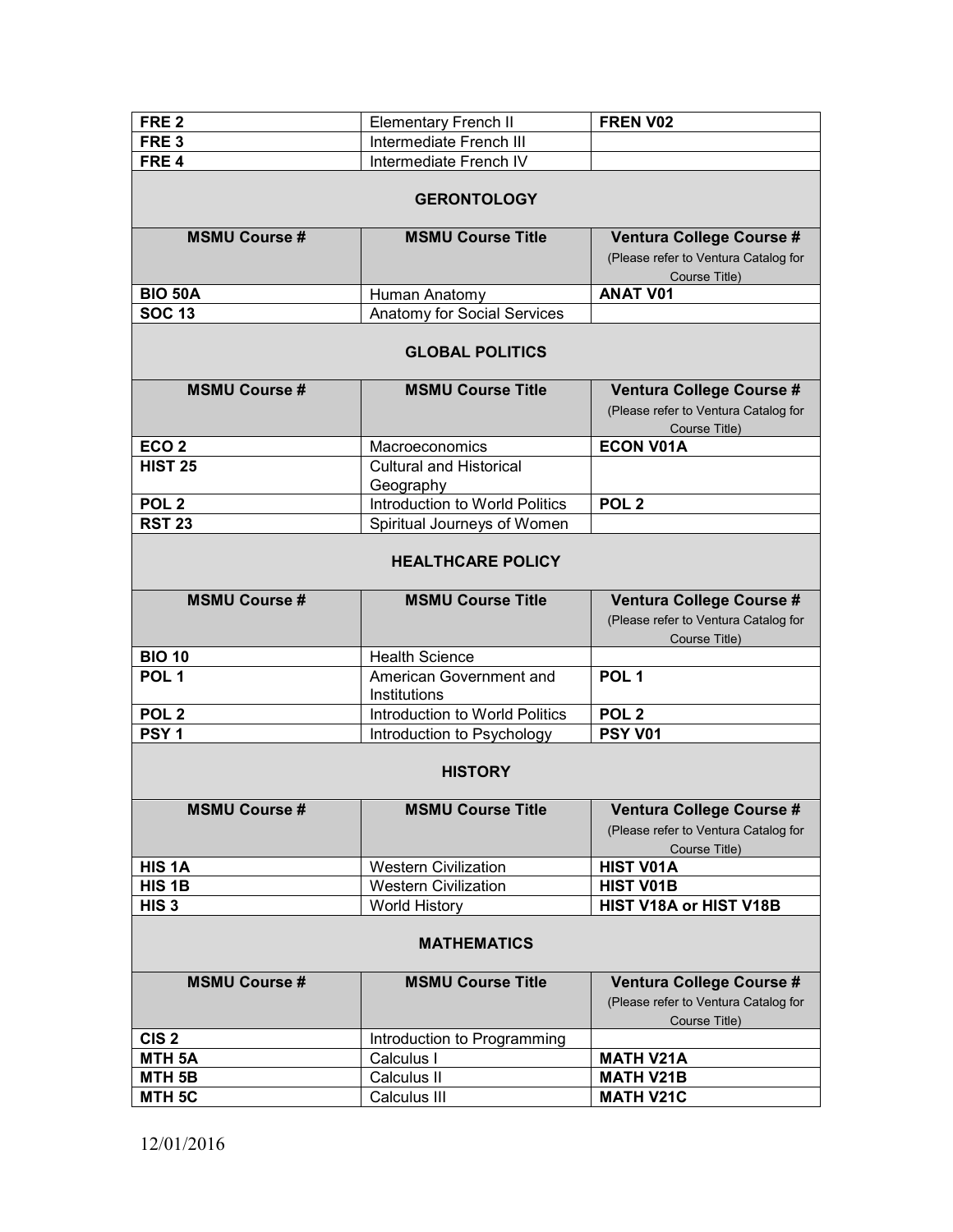| MTH <sub>8</sub>                                              | Transition to Higher Math         |                                                       |  |  |
|---------------------------------------------------------------|-----------------------------------|-------------------------------------------------------|--|--|
| PHY 1BL                                                       | <b>Introductory Physics</b>       | PHYS V02BL or V03BL                                   |  |  |
|                                                               | Laboratory                        |                                                       |  |  |
| <b>PHY 11A</b>                                                | <b>Mechanics</b>                  | <b>PHYS V04 &amp; V04L</b>                            |  |  |
| <b>PHY 11B</b>                                                | Electricity, Magnetism, and       | <b>PHYS V05 &amp; V05L</b>                            |  |  |
|                                                               | Optics                            |                                                       |  |  |
|                                                               | <b>MUSIC</b>                      |                                                       |  |  |
| <b>MSMU Course #</b>                                          | <b>MSMU Course Title</b>          | Ventura College Course #                              |  |  |
|                                                               |                                   | (Please refer to Ventura Catalog for<br>Course Title) |  |  |
| <b>MUS 1AB</b>                                                | Musicianship I                    |                                                       |  |  |
| <b>MUS 1CD</b>                                                | Musicianship I                    |                                                       |  |  |
| <b>MUS 2AB</b>                                                | Musicianship II                   |                                                       |  |  |
| <b>MUS6</b>                                                   | Varieties of Music                |                                                       |  |  |
| <b>MUS 11</b>                                                 | <b>Functional Keyboard Skills</b> |                                                       |  |  |
| <b>MUS 15</b>                                                 | <b>Applied Music</b>              |                                                       |  |  |
| <b>MUS 16</b>                                                 | Music of World Cultures           |                                                       |  |  |
| <b>MUS 17</b>                                                 | Women in Music                    |                                                       |  |  |
| <b>MUS 24A</b>                                                | Surveys of the History and        | <b>MUS V09A</b>                                       |  |  |
|                                                               | Literature of Music               |                                                       |  |  |
| <b>MUS 24B</b>                                                | Surveys of the History and        |                                                       |  |  |
|                                                               | Literature of Music               |                                                       |  |  |
| <b>MUS 24C</b>                                                | Surveys of the History and        | <b>MUS V09B</b>                                       |  |  |
|                                                               | Literature of Music               |                                                       |  |  |
| <b>MUS 25</b>                                                 | <b>Music Masterpieces</b>         |                                                       |  |  |
| <b>MUS 26</b>                                                 | <b>Brass &amp; Percussion</b>     |                                                       |  |  |
|                                                               | Instruments: Introductory         |                                                       |  |  |
|                                                               | Techniques                        |                                                       |  |  |
| <b>MUS 27</b>                                                 | <b>Woodwind Instruments:</b>      |                                                       |  |  |
|                                                               | <b>Introductory Techniques</b>    |                                                       |  |  |
| <b>MUS 29</b>                                                 | String Instruments:               |                                                       |  |  |
|                                                               | <b>Introductory Techniques</b>    |                                                       |  |  |
| <b>MUS 42</b>                                                 | <b>American Musical Theatre</b>   |                                                       |  |  |
| <b>NURSING</b><br><b>FRESHMAN YEAR (Prerequisite courses)</b> |                                   |                                                       |  |  |
|                                                               |                                   |                                                       |  |  |
| <b>MSMU Course #</b>                                          | <b>MSMU Course Title</b>          | Ventura College Course #                              |  |  |
|                                                               |                                   | (Please refer to Ventura Catalog for                  |  |  |
|                                                               |                                   | Course Title)                                         |  |  |
| <b>BIO 3/L</b>                                                | General Microbiology/Lab          | <b>MICR V01</b>                                       |  |  |
| <b>DIO EOAIL</b>                                              |                                   | AN AT VO4                                             |  |  |

| BIO 3/L          | General Microbiology/Lab        | <b>MICR V01</b>     |
|------------------|---------------------------------|---------------------|
| <b>BIO 50A/L</b> | Human Anatomy/Lab               | <b>ANAT V01</b>     |
| <b>BIO 50B/L</b> | Human Physiology/Lab            | PHSO V01            |
| <b>ENG1A</b>     | Freshman English                | <b>ENGL V01A</b>    |
| <b>ENG 1B</b>    | Freshman English                | <b>ENGL V01B</b>    |
| CHE <sub>3</sub> | <b>Foundations of Chemistry</b> | <b>CHEM V01A</b>    |
| PHS <sub>1</sub> | <b>Scientific Concepts</b>      | PHSC V01            |
| PSY <sub>1</sub> | Introduction to Psychology      | PSY V <sub>01</sub> |
| <b>PSY 12</b>    | Child/Human Development         | <b>PSY V05</b>      |
| <b>SOC1</b>      | Introduction to Sociology       | <b>SOC V01</b>      |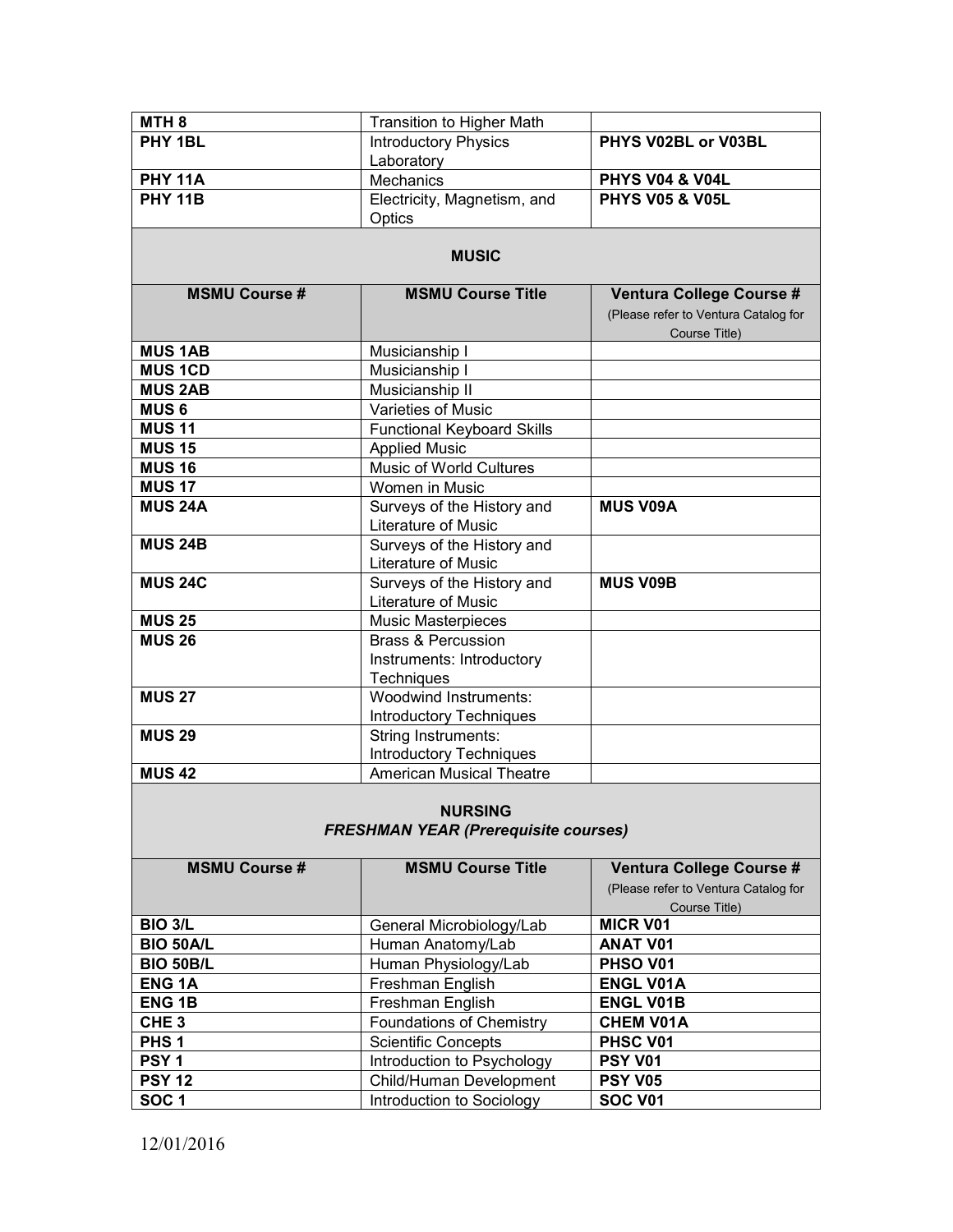| <b>SPE 10</b>            | Introduction to Communication                     | <b>COMM V01</b>                                                                   |  |  |
|--------------------------|---------------------------------------------------|-----------------------------------------------------------------------------------|--|--|
| <b>PHILOSOPHY</b>        |                                                   |                                                                                   |  |  |
| <b>MSMU Course #</b>     | <b>MSMU Course Title</b>                          | Ventura College Course #<br>(Please refer to Ventura Catalog for<br>Course Title) |  |  |
| <b>PHI 5</b>             | Introduction to Logic                             | PHIL V04                                                                          |  |  |
| <b>PHI 10</b>            | <b>Critical Thinking</b>                          | PHIL V05                                                                          |  |  |
| <b>PHI 15</b>            | Introduction to Philosophy                        | PHIL V01                                                                          |  |  |
| <b>PHI 16</b>            | Philosophy Through Popular<br>Culture             |                                                                                   |  |  |
| <b>PHI 21</b>            | Moral Values and Ethical<br>Decisions             | PHIL V02                                                                          |  |  |
| <b>PHI 92</b>            | Introduction to Business Ethics                   |                                                                                   |  |  |
|                          | <b>POLITICAL SCIENCE</b>                          |                                                                                   |  |  |
| <b>MSMU Course #</b>     | <b>MSMU Course Title</b>                          | Ventura College Course #<br>(Please refer to Ventura Catalog for<br>Course Title) |  |  |
| ECO <sub>2</sub>         | Macroeconomics                                    | <b>ECON V01A</b>                                                                  |  |  |
| POL <sub>1</sub>         | American Government and<br>Institutions           | POL <sub>1</sub>                                                                  |  |  |
| POL <sub>2</sub>         | Introduction to World Politics                    | POL <sub>2</sub>                                                                  |  |  |
| <b>PSYCHOLOGY</b>        |                                                   |                                                                                   |  |  |
| <b>MSMU Course #</b>     | <b>MSMU Course Title</b>                          | Ventura College Course #<br>(Please refer to Ventura Catalog for<br>Course Title) |  |  |
| PSY <sub>1</sub>         | Introduction to Psychology                        | <b>PSY V01</b>                                                                    |  |  |
| <b>PSY 12</b>            | Child/Human Development                           | <b>PSY V05</b>                                                                    |  |  |
| <b>PSY 40</b>            | <b>Basic Statistical Methods</b>                  | <b>PSY V04</b>                                                                    |  |  |
| <b>PSY 52/L</b>          | Biological Psychology/Lab                         | <b>PSY V03</b>                                                                    |  |  |
| <b>RELIGIOUS STUDIES</b> |                                                   |                                                                                   |  |  |
| <b>MSMU Course#</b>      | <b>MSMU Course Title</b>                          | Ventura College Course #<br>(Please refer to Ventura Catalog for<br>Course Title) |  |  |
| <b>RST 11</b>            | Introduction to Hebrew<br><b>Scriptures</b>       |                                                                                   |  |  |
| <b>RST 15</b>            | Introduction to New Testament                     |                                                                                   |  |  |
| <b>RST 21</b>            | <b>Contemporary Catholicism</b>                   |                                                                                   |  |  |
| <b>RST 23</b>            | Spiritual Journeys of Women                       |                                                                                   |  |  |
| <b>RST 25</b>            | Theology of Marriage and<br>Family                |                                                                                   |  |  |
| <b>RST 41</b>            | Introduction to Christian Ethics                  |                                                                                   |  |  |
| <b>RST 45</b>            | Contemporary Issues in<br><b>Christian Ethics</b> |                                                                                   |  |  |
| <b>RST 49</b>            | <b>Biomedical Issues in Christian</b>             |                                                                                   |  |  |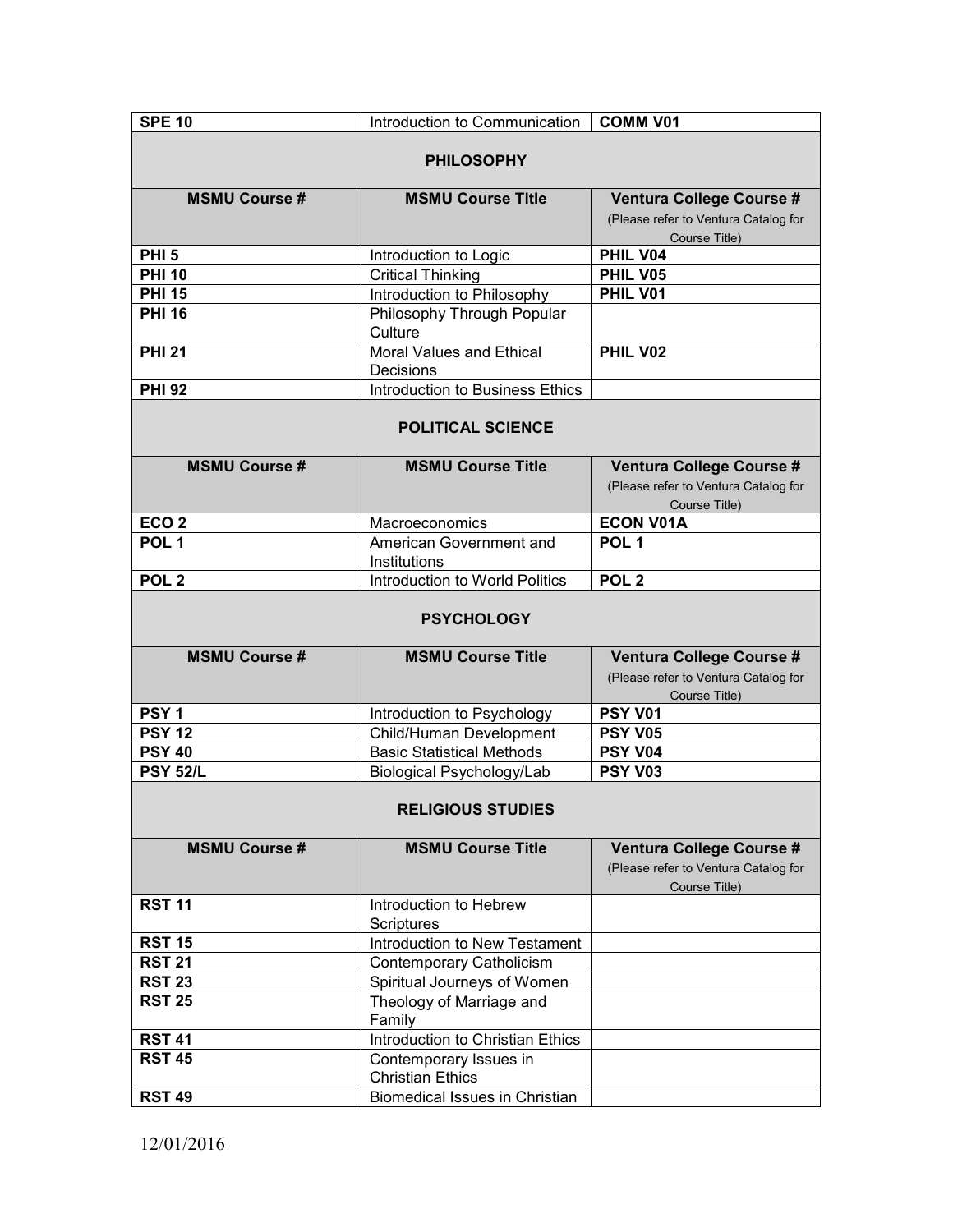|                                | <b>Ethics</b>                                                               |                                                                                   |  |  |  |
|--------------------------------|-----------------------------------------------------------------------------|-----------------------------------------------------------------------------------|--|--|--|
| <b>RST 61</b>                  | <b>World Religions</b>                                                      | PHIL V03A OR PHIL V03B                                                            |  |  |  |
| <b>RST 70</b>                  | Faith and Human                                                             |                                                                                   |  |  |  |
|                                | Development                                                                 |                                                                                   |  |  |  |
| RST $78$                       | Death and Afterlife                                                         |                                                                                   |  |  |  |
| <b>SOCIAL WORK</b>             |                                                                             |                                                                                   |  |  |  |
| <b>MSMU Course #</b>           | <b>MSMU Course Title</b>                                                    | Ventura College Course #                                                          |  |  |  |
|                                |                                                                             | (Please refer to Ventura Catalog for<br>Course Title)                             |  |  |  |
| <b>MTH 38</b>                  | Elements of Probability and<br><b>Statistics</b>                            | <b>MATH V44</b>                                                                   |  |  |  |
| <b>PSY 40</b>                  | <b>Basic Statistical Methods</b>                                            |                                                                                   |  |  |  |
| <b>SOC1</b>                    | Introduction to Sociology                                                   | <b>SOC V01</b>                                                                    |  |  |  |
| SOC <sub>6</sub>               | The Family, Child and<br>Community                                          |                                                                                   |  |  |  |
| SOC <sub>7</sub>               | Introduction to Human<br><b>Services</b>                                    |                                                                                   |  |  |  |
| <b>SOC 10</b>                  | Deviance and Youth                                                          |                                                                                   |  |  |  |
| <b>SOC 13</b>                  | <b>Anatomy for Social Services</b>                                          |                                                                                   |  |  |  |
| <b>SOC 38</b>                  | <b>Statistics for Social Science</b>                                        |                                                                                   |  |  |  |
| <b>SOC 94</b>                  | Topics in Aging                                                             |                                                                                   |  |  |  |
| <b>SOCIOLOGY</b>               |                                                                             |                                                                                   |  |  |  |
|                                |                                                                             |                                                                                   |  |  |  |
| <b>MSMU Course #</b>           | <b>MSMU Course Title</b>                                                    | Ventura College Course #<br>(Please refer to Ventura Catalog for<br>Course Title) |  |  |  |
| SOC <sub>1</sub>               | Introduction to Sociology                                                   | <b>SOC V01</b>                                                                    |  |  |  |
| SOC <sub>6</sub>               | The Family, Child, and                                                      |                                                                                   |  |  |  |
| SOC <sub>7</sub>               | Community<br>Introduction to Human                                          |                                                                                   |  |  |  |
|                                | <b>Services</b>                                                             |                                                                                   |  |  |  |
| <b>SOC 10</b><br><b>SOC 13</b> | Deviance and Youth                                                          |                                                                                   |  |  |  |
| <b>SOC 49</b>                  | <b>Anatomy for Social Services</b><br>Multicultural Issues in               |                                                                                   |  |  |  |
| <b>SOC 94</b>                  | Healthcare                                                                  |                                                                                   |  |  |  |
|                                | Topics in Aging<br><b>SPANISH/LATIN AMERICAN STUDIES</b>                    |                                                                                   |  |  |  |
| <b>MSMU Course #</b>           | <b>MSMU Course Title</b>                                                    | Ventura College Course #<br>(Please refer to Ventura Catalog for<br>Course Title) |  |  |  |
| SPA <sub>1</sub>               | Elementary Spanish I                                                        | <b>SPAN V01</b>                                                                   |  |  |  |
| SPA <sub>2</sub>               | <b>Elementary Spanish II</b>                                                | <b>SPAN V02</b>                                                                   |  |  |  |
| SPA <sub>3</sub>               | Intermediate Spanish III                                                    |                                                                                   |  |  |  |
| SPA <sub>4</sub>               | Intermediate Spanish IV                                                     |                                                                                   |  |  |  |
| <b>SPA 44</b>                  | Spanish-speaking Civilizations<br>and Cultures in the Americas<br>and Spain |                                                                                   |  |  |  |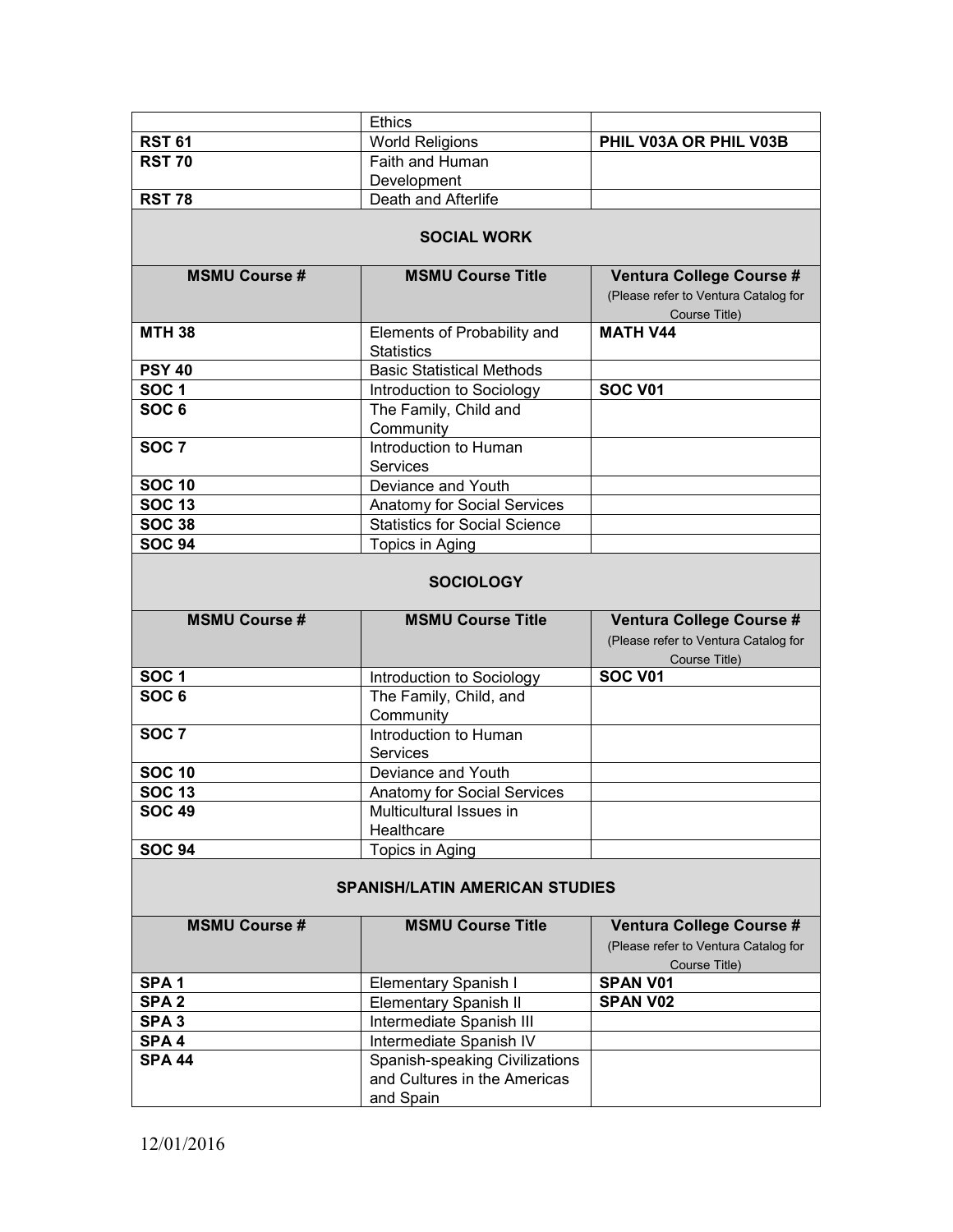| <b>MUSIC SCORING FOR MEDIA MINOR</b>  |                             |                                      |  |  |
|---------------------------------------|-----------------------------|--------------------------------------|--|--|
| <b>MSMU Course #</b>                  | <b>MSMU Course Title</b>    | Ventura College Course #             |  |  |
|                                       |                             | (Please refer to Ventura Catalog for |  |  |
|                                       |                             | Course Title)                        |  |  |
| <b>MUS3</b>                           | <b>Discovering Music</b>    | <b>MUS V01</b>                       |  |  |
|                                       | <b>Fundamentals</b>         |                                      |  |  |
| <b>MUS 13</b>                         | <b>Applied Music:</b>       |                                      |  |  |
|                                       | Instrumental/Vocal for Non- |                                      |  |  |
|                                       | <b>Music Majors</b>         |                                      |  |  |
| <b>MULTIMEDIA COMMUNICATION MINOR</b> |                             |                                      |  |  |
| <b>MSMU Course #</b>                  | <b>MSMU Course Title</b>    | Ventura College Course #             |  |  |
|                                       |                             | (Please refer to Ventura Catalog for |  |  |
|                                       |                             | Course Title)                        |  |  |
| <b>ART 15</b>                         | <b>Computer Graphics</b>    | <b>ART V71</b>                       |  |  |
| <b>SOC 30</b>                         | <b>Human Communication</b>  |                                      |  |  |

# **SECTION III**

## **LIBERAL STUDIES**

Students planning to major in Liberal Studies at Mount Saint Mary's University may take the following courses at Ventura College to meet selected subject matter content requirements.

No community college coursework counts as upper division units at MSMU. Students who transfer a lower division course toward an upper division requirement must still complete a total of 45 upper division units at MSMU.

## **\*One additional Course in Philosophy or Religious Studies to equal 15 units in Philosophy & Religious Studies that meets MSMU Articulation Agreement**

| <b>MSMU Course #</b>  | <b>MSMU Course Title</b>        | Ventura College Course #             |  |
|-----------------------|---------------------------------|--------------------------------------|--|
|                       |                                 | (Please refer to Ventura Catalog for |  |
|                       |                                 | Course Title)                        |  |
| <b>ENG 1A, 1B</b>     | <b>Freshman English</b>         | <b>ENGL V01, V01B, V01C</b>          |  |
| <b>ENG Literature</b> |                                 |                                      |  |
| <b>SPE 10</b>         | Introduction to                 | <b>COMM V01, V10</b>                 |  |
|                       | Communication                   |                                      |  |
| SPA <sub>1</sub>      | <b>Elementary Spanish I</b>     | <b>SPAN V01</b>                      |  |
| SPA <sub>2</sub>      | <b>Elementary Spanish II</b>    | <b>SPAN V02</b>                      |  |
| <b>MTH 50</b>         | <b>Elementary Number</b>        | <b>MATH V38</b>                      |  |
|                       | <b>Systems</b>                  |                                      |  |
| <b>MTH 51</b>         | <b>Elements of Geometry and</b> |                                      |  |
|                       | <b>Statistics</b>               |                                      |  |